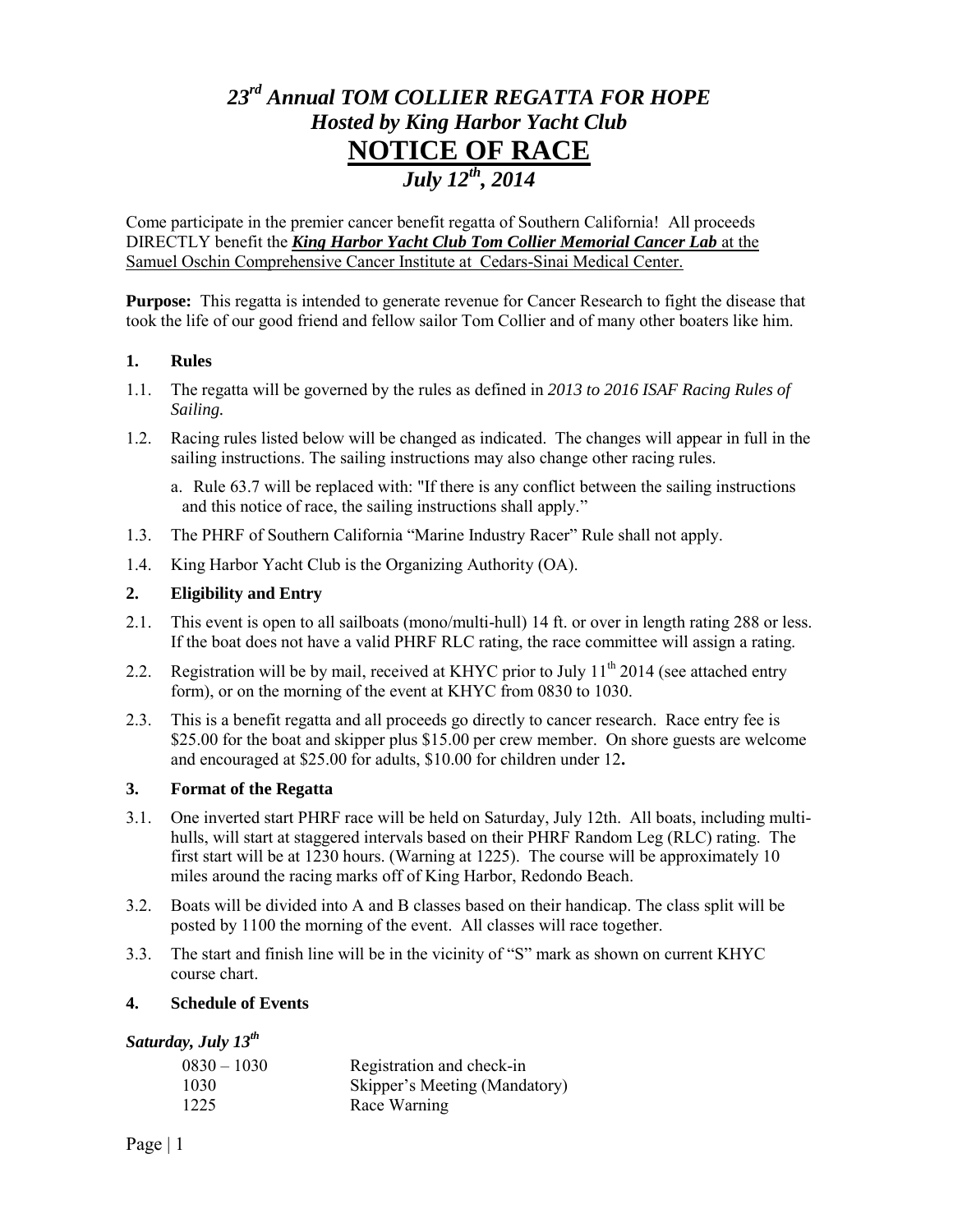| 1230 | First start – subsequent starts at 1 min intervals |
|------|----------------------------------------------------|
| 1500 | On-shore activities begin                          |

#### **5. Sailing Instructions**

Preliminary sailing Instructions may be available online, and final official sailing instructions will be available onsite at check-in.

## **6. The Course**

The course will be approximately 10 miles around buoys in the King Harbor area. Details will be included in the Sailing Instructions.

## **7. Scoring**

This is an inverted start handicap event. As such boats will be scored in the order of finish. Scoring will be determined for overall position as well as for PHRF A, PHRF B, multihull, and any individual class with 3 or more boats starting the race. **THE FIRST JUNIOR SKIPPER UNDER 18 YEARS OF AGE ON THE DAY OF THE EVENT WILL BE SCORED AS THE WINNER OF THE NEIL ARMSTRONG PERPETUAL TROPHY.** 

### **8. Prizes**

Prizes will be given as follows:

Overall: 1st through  $5<sup>th</sup>$  – Overall winner will have his/her name inscribed on the Tom Collier Perpetual Trophy PHRF A and/or B:  $1^{st}$  if NOT already awarded an overall trophy. Neil Armstrong Perpetual: 1<sup>st</sup> Junior skipper under 18 yrs of age day of the event Fleets with 3 or more boats starting:  $1<sup>st</sup>$ Multihulls:  $1<sup>st</sup>$ 

### **9. On-shore activities**

This event is FAMOUS for the post-race festivities. All racers, and on-shore guests are invited to attend. The activities include hor's d'ouerves, taco bar, no-host bar, opportunity drawing, and a very entertaining live auction. .

## **10. Further Information**

For additional information please contact:

Regatta Chair: Debbie Helling, (310) 892-9959 (cell) o[r dhathellingandassoc@earthlink.net](mailto:dhathellingandassoc@earthlink.net) 

Principal Race Officer: Janine Thompson, (310) 370-5179 or janine@piperdigital.com

KHYC Club Manager: Bret Coad, (310) 376-2459 or [manager@khyc.org](mailto:manager@khyc.org)